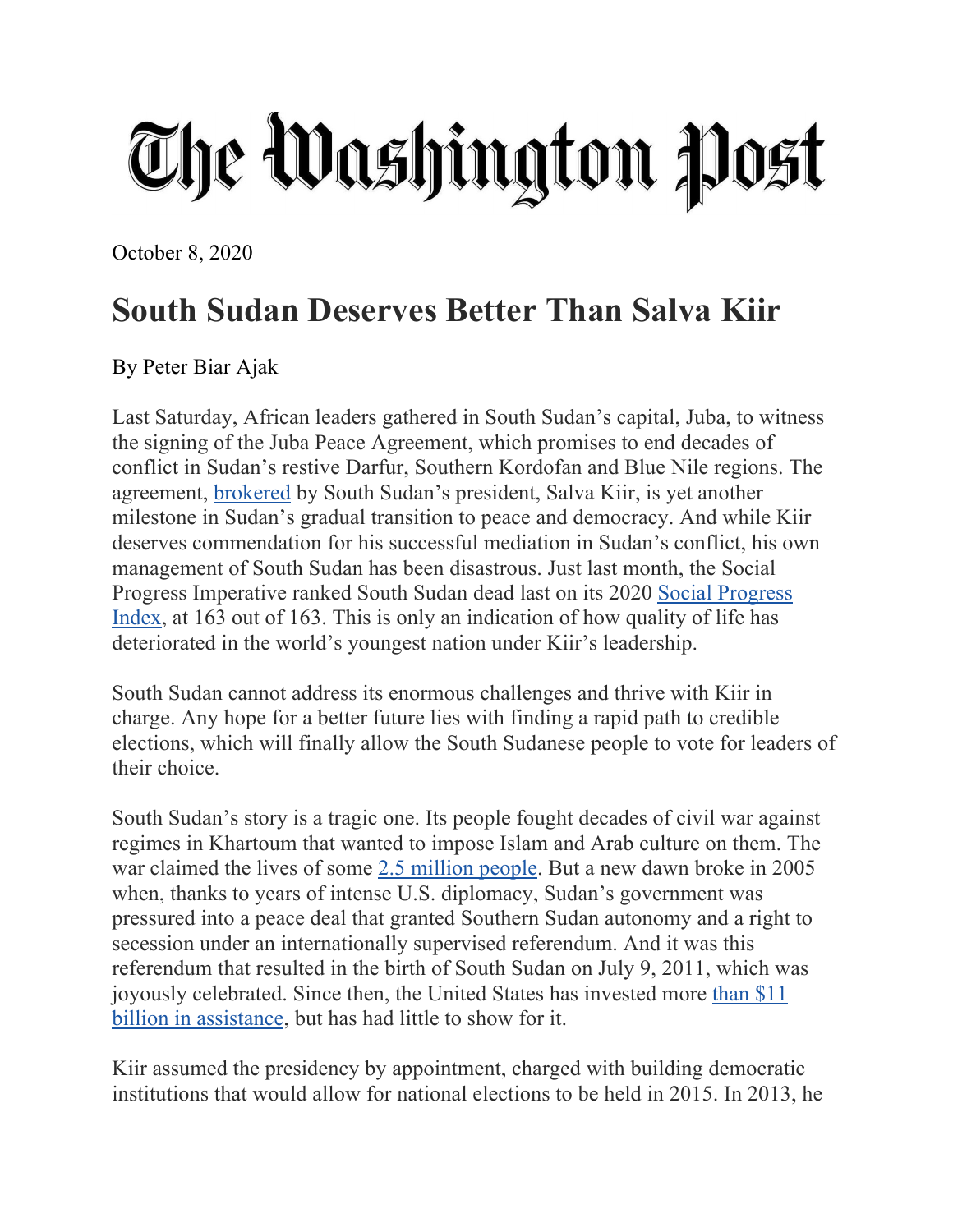and his former vice president Riek Machar plunged the nascent country into a new civil war. Horrific crimes against humanity, including tribal massacres and widespread rapes were committed, and nearly 400,000 lives were lost. The scheduled elections were deferred to 2018, and again to 2021.

Kiir and Machar finally reached a peace agreement in September 2018, after a 2016 agreement failed, but implementation didn't begin until February 2020, with elections deferred again until 2022. Already, this agreement is faltering, as Kiir has shown little interest in its implementation. Although it brought many of the warring factions back to Juba, Kiir's unwillingness to deliver on the specific commitments within it — the merging of warring militias into a national army, the reconstitution of the parliament and the establishment of sub-regional governments — has created great risks of a new conflict emerging.

Meanwhile, intercommunal violence flares in many parts of the country. The economy is on its knees, decimated by the fall of oil prices and the insatiable corruption of Kiir and his cronies. In August, the deputy governor of the Bank of South Sudan said the central bank was out of foreign exchanges. As reported by Human Rights Watch, enforced disappearances, arbitrary detention and torture have become commonplace as the National Security Service — the country's intelligence agency, which functions as a private army personally loyal to Kiir — terrorizes the population in Juba and other towns.

What then should be done? The only viable option lies in exerting pressure for the timely implementation of the peace deal with elections taking place by March 2022. This requires specific tasks be front-loaded, such as the conducting of the census, the promulgation of a new constitution, the appointment of independent elections commissioners and the updating of the voter registry. If Kiir remains unwilling to make progress on these vital areas, and that date comes without elections, then the thinking should shift to consideration of the Liberian model under which that country's then-dictator, Charles Taylor, was forced to step down to allow a genuine transitional government to shepherd the country toward the holding of democratic elections.

Kiir is already arguing that elections should be deferred to 2023 due to the delays in forming the unity government. Yet, the procedures amending the agreement couldn't be clearer. Not only would an amendment require the endorsement of the unity cabinet and other institutions created to oversee the agreement, but it would also require the approval of a two-thirds majority of the yet-to-be established Transitional National Legislature. Kiir and Machar may well establish the